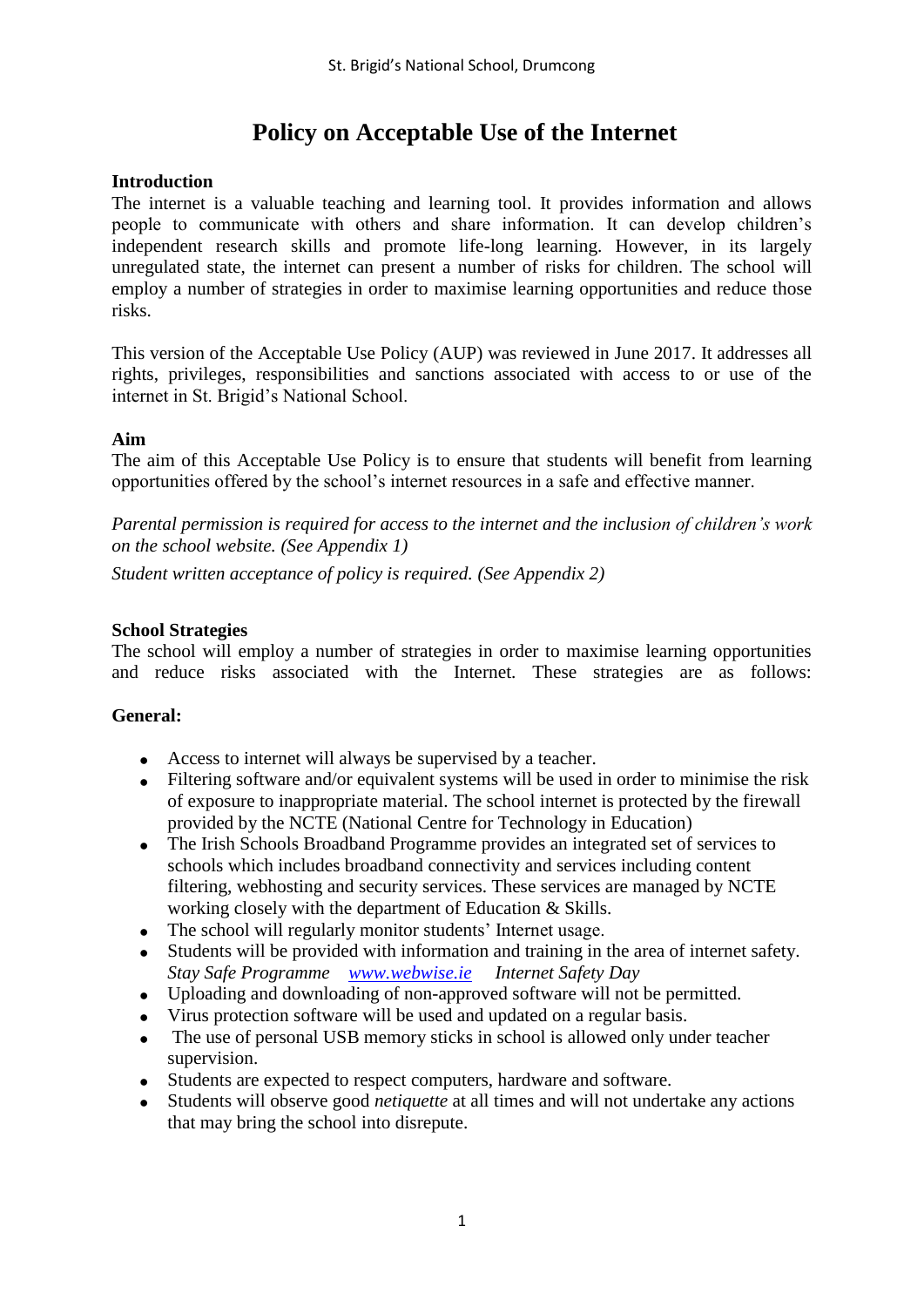## **World Wide Web:**

- Websites, used in the school, will be previewed by teachers to assess suitability.
- Students will use the internet for educational purposes.
- Teachers and students will be familiar with copyright issues related to online learning.

## **Students will not**

- use the internet for any illegal activity including accessing other computers.
- retrieve, send, copy or display offensive messages or pictures.
- use obscene or offensive language.
- cause damage to computers, computer systems or networks.
- violate copyright laws.
- disclose or publicise their own or another person's personal information.
- use another user's password.
- trespass in another user's folders, work or files.
- cause any form of vandalism to the machine or the work of others including the uploading or creation of viruses.

## **Organisation and Management of Internet Use**

- Teachers will select sites which will support pupils' learning.
- Students may be given details of suitable sites to extend their learning at home as and when appropriate.

## **Promoting Safe and Independent Use of the Internet**

- Teachers will ensure that students understand appropriate use of the internet and are aware of the rules.
- Students will be encouraged to tell a teacher immediately if they encounter any material that makes them feel uncomfortable.

## **Children's Use of Email, Messaging and Social Networks**

- Students in school must only use email for educational purposes and e-mails will be checked before being sent.
- Students will not be allowed to send personal emails from the school system. Incoming email will be regarded as public and may be examined by any staff member.
- The use of chat rooms, messaging services or social networking sites is forbidden.

#### *(See Appendix 3 Advice for Parents)*

## **School Website**

- Students will be given the opportunity to publish projects, artwork or school work on the school website with parental permission.
- The publication of student work will be co-ordinated by a teacher.
- Students' work will appear in an educational context on Web pages.
- No photographs, audio or video clips of individual pupils will be published on the public gallery of the school website. Instead photographs, audio or video clips will focus on group activities and children's work. .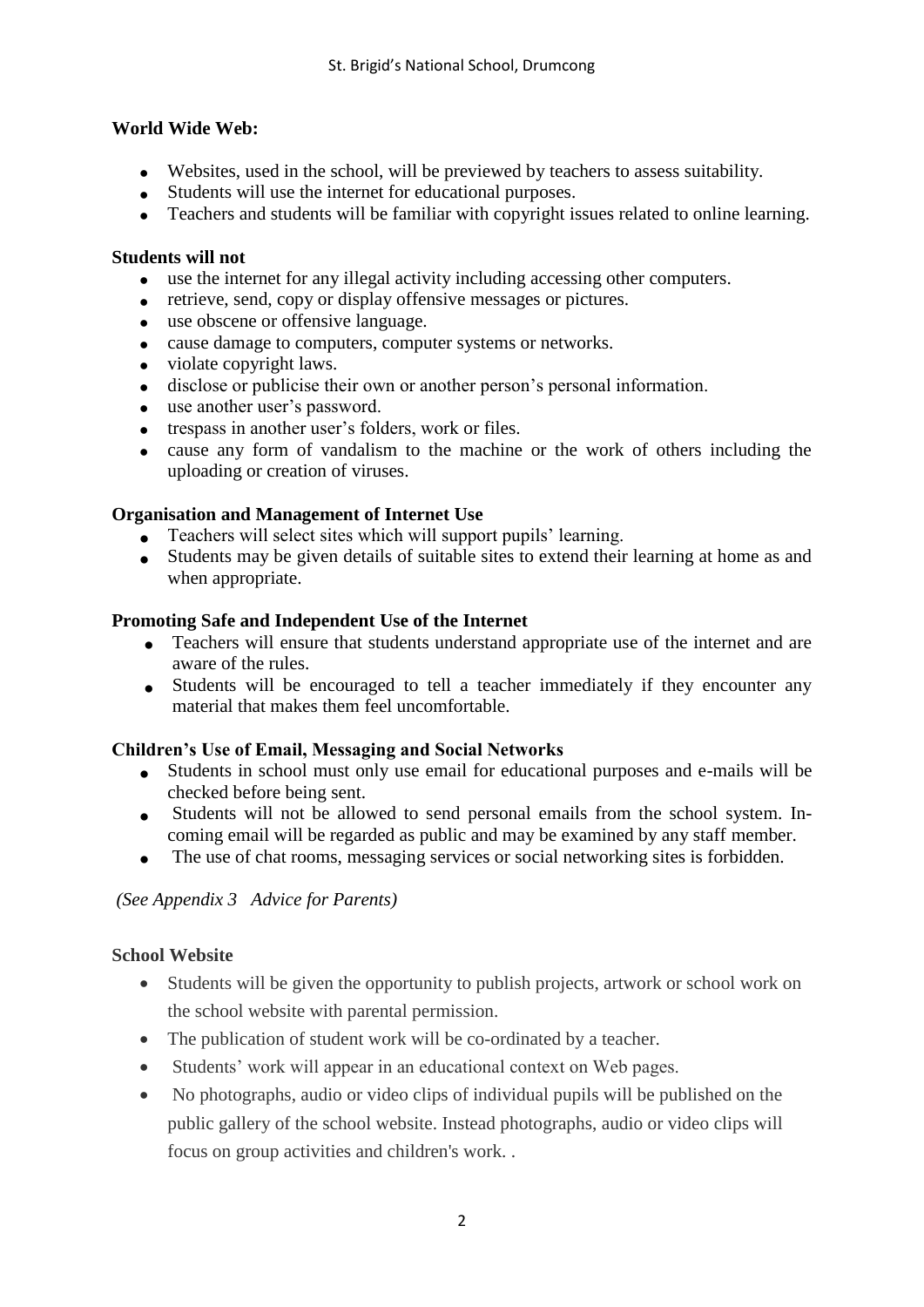- Personal student information including surnames, home address and contact details will not be used on school web pages.
- Students will continue to own the copyright on any work published.

#### **Inappropriate Usage**

Internet use and access is considered a school resource and privilege. Therefore, if the school's AUP is not adhered to this privilege will be withdrawn and appropriate sanctions will be imposed.

Such sanctions may include but are not limited to

- o Written warning
- o Temporary withdrawal of access privileges
- o In extreme cases, suspension or exclusion

The school will be obliged to report any illegal activities to the appropriate authorities.

#### **Staff Use of Email and the Internet**

Members of staff are encouraged to use various online resources in their teaching and learning activities, to conduct research, and for contact with others. Each member of staff has access to a school email address as part of his/her work, protected by the use of a confidential password, which is kept secure.

It is school policy that the use of email communication by either parents or teachers regarding students is not permitted.

#### *( See Communication Policy*)

- The use of email for personal use is unacceptable during teaching hours.
- When using the internet, all users must comply with all copyright, libel, fraud, discrimination and obscenity laws.
- School printers may only be used to print downloaded materials associated with school activities.
- All users are expected to communicate in a professional manner.
- It will not be usual practice to read staff emails but the school reserves the right to do this in the case of a suspected breach of these policy guidelines.
- A serious breach may be treated as a disciplinary matter.
- No person will in any way alter the filtering preferences.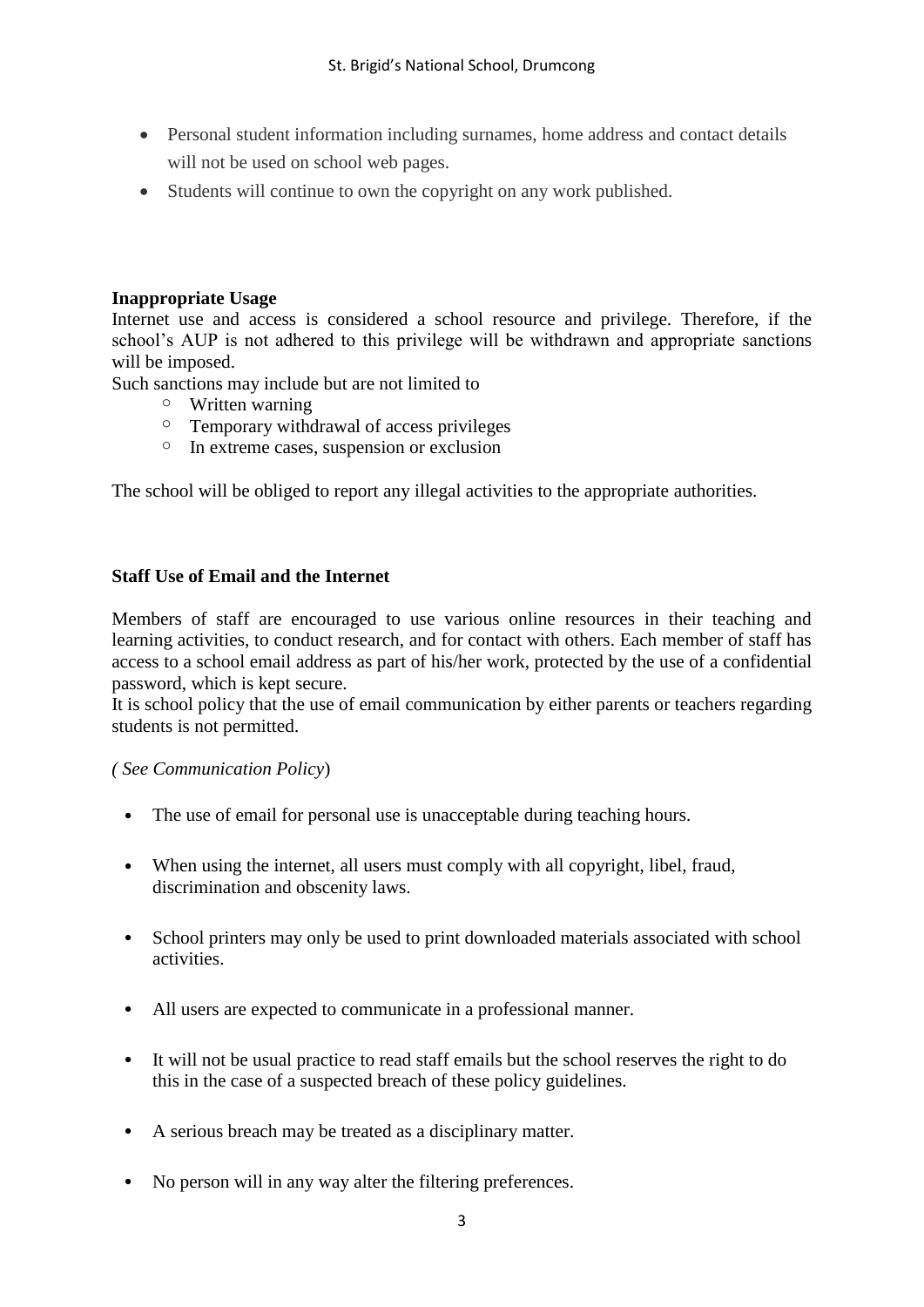#### **Ratification and Review**

This policy was ratified by the Board of Management on\_\_\_\_\_\_\_\_\_\_\_\_\_\_\_\_\_\_\_\_\_\_\_\_\_\_\_

It replaces the existing policy and is implemented forthwith.

Signed:  $\Box$ 

Chairperson, Board of Management

**Review**: June 2019 or as necessary

## **Communication.**

This policy is available on the school's website. It is also available on request from the Principal / Secretary.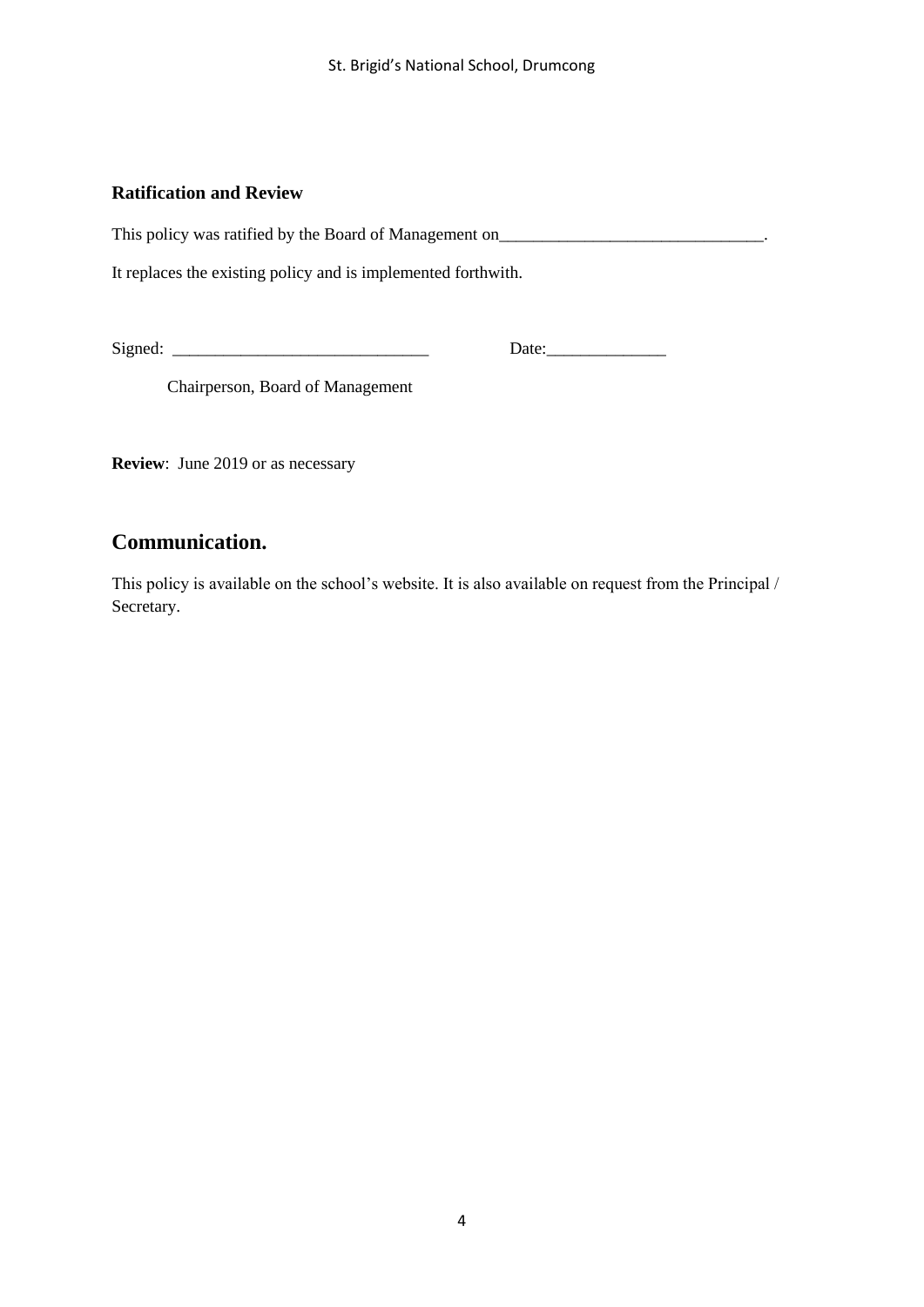#### **APPENDIX 1**

Dear Parents,

As part of the school's provision of eLearning experiences, the children will have supervised access to the internet. As you are probably aware, the Internet contains a vast amount of information but unfortunately not all of this is suitable for children and so we have produced an Acceptable Use Policy specifying our guidelines.

Before being allowed to use the Internet, all pupils must obtain parental permission. We therefore ask that you sign the detachable slip below as evidence of your approval and acceptance of the school rules on this matter. A copy of our Acceptable Use Policy is on the school's website and hard copies are available from the school office.

Please read the Acceptable Use Policy carefully.

| <b>PERMISSION SLIP</b>                                                                                                                                                                                                                                     |  |                                                                                                                                                                                   |  |
|------------------------------------------------------------------------------------------------------------------------------------------------------------------------------------------------------------------------------------------------------------|--|-----------------------------------------------------------------------------------------------------------------------------------------------------------------------------------|--|
| on this matter.                                                                                                                                                                                                                                            |  | I give permission for my child (ren) to have access to the internet in school for the<br>duration of his/her/their time in St. Brigid's National School and I accept school rules |  |
| I accept the above paragraph                                                                                                                                                                                                                               |  | I do not accept the above paragraph                                                                                                                                               |  |
| I accept that, if the school considers it appropriate, my child's schoolwork may be<br>chosen for inclusion on the website. I understand and accept the terms of the<br>Acceptable Use Policy relating to publishing students' work on the school website. |  |                                                                                                                                                                                   |  |
| I accept the above paragraph                                                                                                                                                                                                                               |  | I do not accept the above paragraph                                                                                                                                               |  |
| Name(s) of student(s)                                                                                                                                                                                                                                      |  |                                                                                                                                                                                   |  |
|                                                                                                                                                                                                                                                            |  |                                                                                                                                                                                   |  |
|                                                                                                                                                                                                                                                            |  |                                                                                                                                                                                   |  |
| <b>Signature of Parent</b>                                                                                                                                                                                                                                 |  |                                                                                                                                                                                   |  |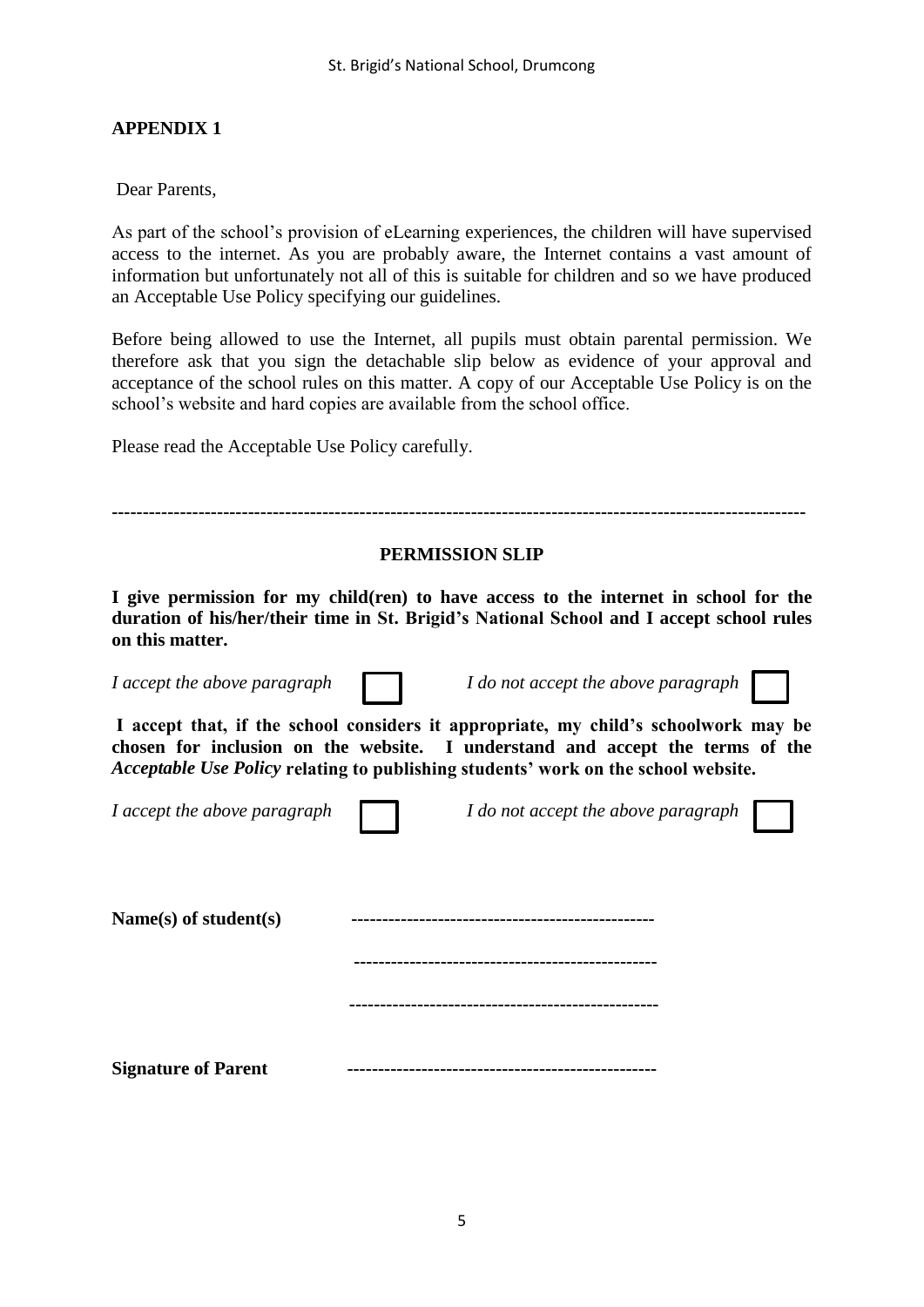## **Appendix 2**

## **Acceptance of Policy (***for students***)**

**Name of student -------------------------------------------------** 

Student

I agree to follow the school's *Acceptable Use policy* on the use of the internet. I will use the internet in a responsible way, during my time in Drumcong National School and I will obey all the rules explained to me by the school.

Student's signature: -------------------------------------------------

Date: